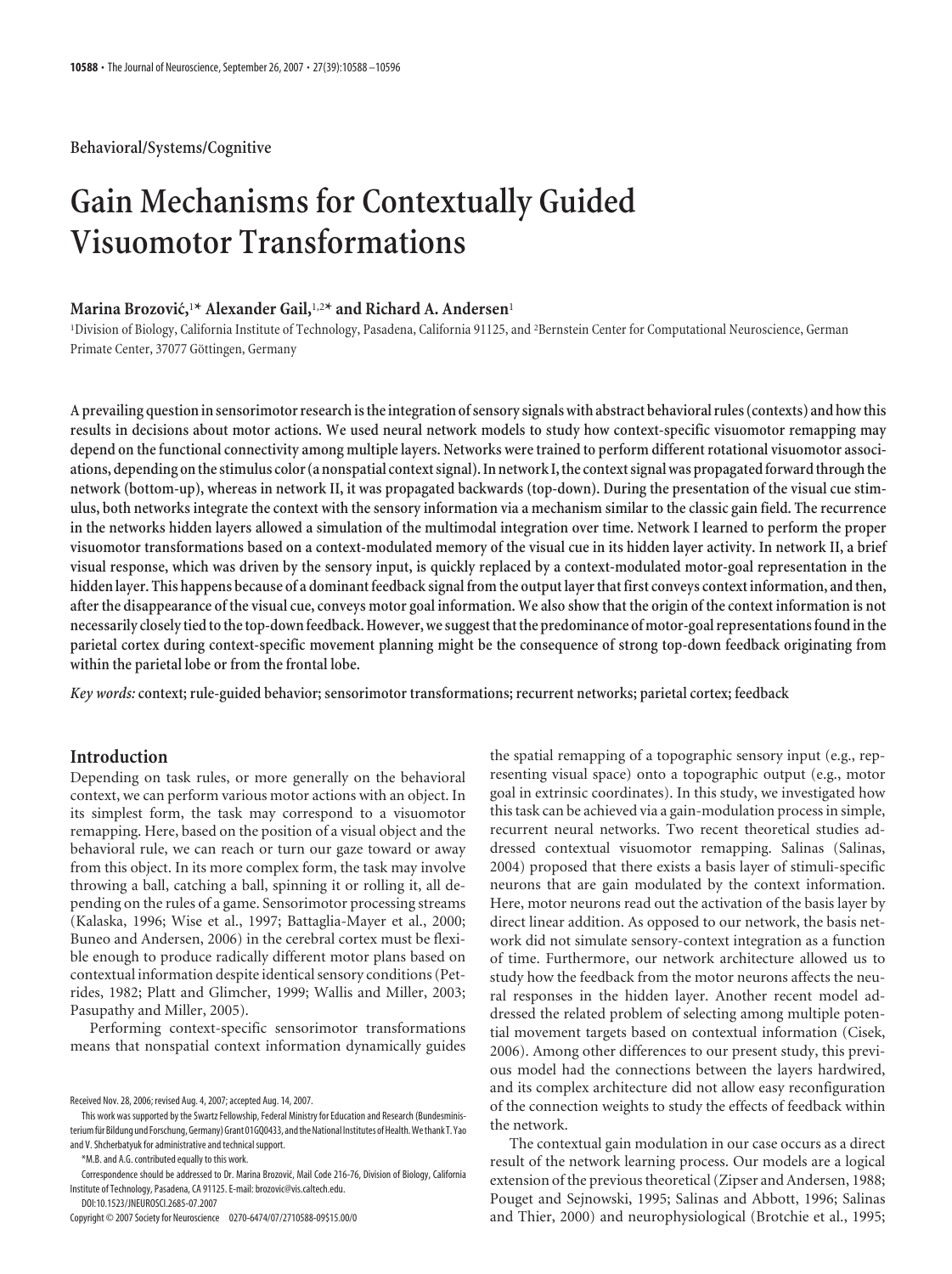Shenoy et al., 1999; Andersen and Buneo, 2003) studies of multimodal integrations. The proposed networks are different in that they investigate feedback and recurrent architectures, and they simulate the integration of qualitatively different information, namely sensory information with an abstract transformation rule. The first model assumed that the context information is processed via the same pathway as the sensory input. The network architecture is purely feed-forward with recurrent connections only within the hidden layer. The second model assumed that the context influences sensorimotor units indirectly via feedback connections originating from motor-goal units. In addition to investigating how different origins of the context signal shape the network behavior, we argue for the significance of the feedback signal based on anatomical-physiological grounds.

# **Materials and Methods**

#### *Visuomotor task*

The visuomotor task is to perform a spatial remapping (clockwise rotation) of the visual cue position onto a motor goal position, depending on the color of the central fixation point (see Fig. 1*A*). This task may be implemented either in a reach or a saccade experiment (similar to the study by Takeda and Funahashi, 2002). The remapping rule defined in this study is viewed as a simplified version of more general contextual remapping, and thus the words "context" and "remapping rule" are used interchangeably throughout the article.

The timeline of the task is divided into three time periods with different durations. In the first period (and lasting throughout the trial), the central fixation point is highlighted in one of four colors conveying the mapping rule (blue, 0; green, 45; red, 90; yellow, 180° clockwise rotation). In the second period, the position of the visual cue is briefly flashed on a peripheral location in the visual field. The third period is the "memory" period, in which the subject prepares to execute a motor action such as a reach or saccade toward the remapped position of the visual cue. Note that in the two extreme mapping conditions (0 and 180°), this task corresponds to pro- and anti-saccades/reaches.

#### *Network design*

Proposed network models are of the three-layer recurrent network design with input, hidden, and output layers similar to the study by Xing and Andersen (2000b). The models have a one-dimensional (1D) space representation for the sensory input and the motor output, mimicking cue/motor-goal directional tuning as typically found in neurons of sensorimotor areas during center-out tasks.

There are eight Gaussian units encoding the position of the visual input and eight Gaussian units encoding the position of the motor goal in the output. The input tuning curves  $\overline{R}_i(\phi)$  have their centers  $\phi_i^0$  uniformly spaced from  $-180$  to  $+180^{\circ}$  in 45° intervals with  $\sigma$  also equal to 45°.

$$
R_i = \exp\left(\frac{\cos(\varphi - \varphi_i^0) - 1}{\sigma^2}\right) \tag{1}
$$

Note that these units cover the 1D circle in a periodic manner. The second input carries the information about the remapping rule (context), encoded by a single unit  $C(\omega)$ . Four discrete activation values (0.25, 0.5, 0.75, and 1) correspond to four desired rotation angles  $\omega$  (90, 0, 180, and 45°). Alternatively, instead of a single  $C(\omega)$  unit, we could use four Gaussian units, with partially overlapping peaks at 90, 0, 180, and 45°. This way, the task rule would be encoded as a "spatial" parameter (rotational angle) similar to the visual and motor information. The pooled activity of these contextual units would again act as a "gain" signal in each hidden unit (Zipser and Andersen, 1988; Pouget and Sejnowski, 1995; Salinas and Abbott, 1996; Salinas, 2004). Hence, there is effectively no difference between the two implementations.

The desired activation of the output unit  $T_k$  is defined as follows:

$$
T_k = \exp\left(\frac{\cos(\varphi - \varphi_k^0 - \omega) - 1}{\sigma^2}\right).
$$
 (2)

The goal of the network training was to learn the  $R_i \rightarrow T_k$  mapping according to the context *C*. There were two layers of nonlinear transformations to achieve this. The network models discussed here had 40 hidden units, although we trained the networks with 30, 50, and 60 hidden units with qualitatively same results.

#### *Network I*

The idea of the network I architecture is for a direct spatial and context cue integration in a sensorimotor stage (hidden layer). Both types of input, the position and the context (e.g., color) cue, are originally visual sensory stimuli that in combination could be mapped onto corresponding motor goals. As argued in the Discussion, the context input to the sensorimotor stage could, in principle, be coming directly from sensory areas or be mediated via higher cognitive areas. Essential for network I is the parallel feedforward nature of the two inputs. Consequently, the first network design (see Fig. 1*B*) has a predominantly feedforward architecture, where the hidden layer receives inputs directly from *Ri* and *C*. The output layer units  $O_k$  receive inputs only from the hidden layer units  $H_{j\cdot}$ The responses of the hidden units also depend on the previous activity of the layer via recurrent connections as follows:

$$
H_j(t) = f(\sum_i w_{ji}^R R_i(t) + w_j^C C(t) + \sum_m w_{jm}^H H_m(t-1))
$$
  

$$
O_k(t) = f(\sum_j w_{kj}^O H_j(t)).
$$
 (3)

Here,  $w^R$  denotes weights between the sensory input units  $R_i$  and hidden units  $H_j$ ,  $w^H$  are the recurrent weights between current  $H_j(t)$ and previous  $H_m(t-1)$  activations of hidden units, and  $w^C$  are the weights connecting the single "rule" unit *C* with each of the units in the hidden layer. Finally, there is a set of weights *w<sup>o</sup>* connecting hidden and output units. The function *f* denotes a transfer function used to obtain the activation in the hidden and output units. We used the sigmoid transfer function

$$
f(\text{net}) = \frac{1}{1 + \exp(-\text{net})},
$$

where net refers to the sum of the weighted input.

#### *The learning rule for network I*

We used the backpropagation through time algorithm (BPTT) to train the network (Werbos, 1990; Jaeger, 2002). The network weights were updated sequentially after each trial, which consisted of a single visual target and rule presentation. The training set contained 120 pairs of a position cue and a remapping rule. They were randomly selected from the total set of 72  $\times$  4 possible input combinations (72 positions between  $-180$  and  $+180$  in increments of 5°; four remapping rules). The progress of the network training was tested with another 120 randomly selected pairs. The network trained until the sum of squares error between the desired output  $T_k$  and the network output  $O_k$  dropped below 0.01. This implied that the fitted amplitudes and  $\sigma$  for each of the eight output Gaussians were within 10% of their ideal values. To achieve this level of performance required  $\sim$ 70,000 iterations.

The network was trained according to the timeline of events as described above and shown at the bottom of Figure 1*B*. In the first two time steps, the output layer contains only the information about the remapping rule *C*, the position of the visual cue *V* is not known yet. In the third time step, the hidden layer receives inputs from both *V* and *C*, as well as the "memory input" about its previous activity  $r_H$  [referring to all  $H_j(t-1)$ ]. From this time step on, the output layer is required to produce the value of the motor goal *m* (i.e., the remapped visual cue position). In the following time intervals (four through eight), the memory about *V* is contained exclusively in the recurrent activity of the hidden layer units. The weights were initialized to some small random (positive and negative) values, which are updated according to the customized BPTT rules: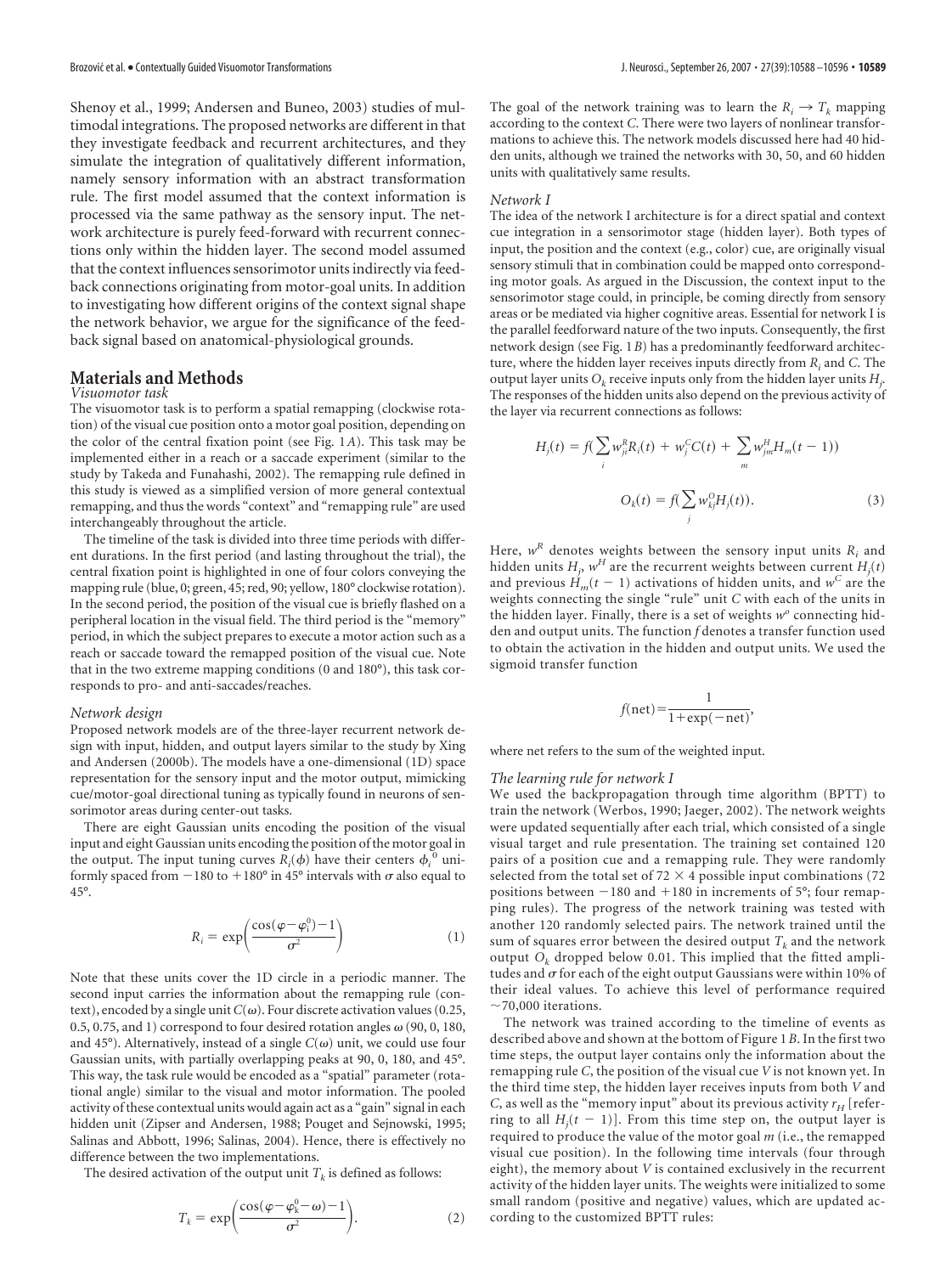$$
\delta_k^{out}(t) = (T_k(t) - O_k(t)) f'(O_k(t))
$$

$$
\delta_j^{hh}(t_{\max}) = f'(H_j(t_{\max})) \sum_k w_{jk}^O \delta_k^{out}(t_{\max})
$$

$$
\delta_j^{hh}(t-1) = (\sum_k w_{jk}^O \delta_k^{out}(t-1) + \sum_m w_{jm}^{hh} \delta_m^{hh}(t)) f'(H_j(t-1))
$$

$$
\Delta w_{jk}^{out} = \sum_{t=t_{\max}}^{1} \delta_k^{out}(t) H_j(t), w_{jk}^{out} = w_{jk}^{out} + \eta \Delta w_{jk}^{out}
$$

$$
\Delta w_{jm}^{hh} = \sum_{t=t_{\max}}^{2} \delta_j^{hh}(t) H_m(t-1), w_{jm}^{hh} = w_{jm}^{hh} + \eta \Delta w_{jm}^{hh}
$$

$$
\Delta w_{ij}^R = \delta_j^{hh}(t=3) R_i(t=3), w_{ij}^R = w_{ij}^R + \eta \Delta w_{ij}^R
$$

$$
\Delta w_j^C = \sum_{t=t_{\max}}^{1} \delta_j^{hh}(t) C(t), w_j^C = w_j^C + \eta \Delta w_j^C. \tag{4}
$$

Here, the learning rate  $\eta$  is set to 0.01 and  $f$  refers to:

$$
\frac{df(net)}{dnet}.
$$

The weight updates are calculated by first running the network activity forward in time ( $t = 1...8$ ) and by keeping the key values such as  $\delta_k^{out}(t)$ ,  $H_j(t)$ , and  $O_k(t)$ . This is followed by sequentially calculating weight changes in all time intervals, starting from the last one ( $t_{\text{max}} = 8$ ) and moving to the beginning.

#### *Network II*

The idea of the second network is that the mapping rule information is qualitatively different from the purely sensory position information. It is only available to the sensorimotor areas after the color cue information has been evaluated by higher cognitive areas [e.g., in prefrontal cortex (PFC)], and a corresponding motor goal has been defined in the motor stages. Consequently, the hidden layer receives a direct input only from the Gaussian units *Ri* , which encode the position of the visual cue. The information about the *C* enters directly into the activation of the output units  $O_k$  via the weights  $w_k^C$ . As a result, the hidden units receive information about the remapping rule only indirectly, via the feedback weights  $w_{kl}^{FB}$  that reciprocally connect the output with the hidden layer. The hidden layer also receives its recurrent activity via  $w_{jm}^H$ . In summary, the network is described by the following two equations:

$$
H_j(t) = f(\sum_{i} w_{ji}^R R_i(t) + \sum_{m} w_{jm}^H H_m(t-1) + \sum_{i} w_{ji}^{FB} O_i(t-1))
$$
  

$$
O_k(t) = f(\sum_{j} w_{kj}^O H_j(t) + w_k^C C).
$$
 (5)

## *The learning rule for network II*

The timeline of the network training is outlined at the bottom of Figure 1*C*, and it is identical to Network I. In the first time step, there is no input to the hidden layer units. This results in a uniform layer activation, because the transfer function is sigmoid:

$$
f(0) = \frac{1}{1 + \exp(-0)} = 0.5.
$$

Alternatively, it can be initialized to a small random number. The output units, however, receive a direct input from the rule unit *C*, as well as the weighted (*wO*) input from the uniformly activated hidden layer. At this point, the output layer encodes only *C*. At  $t = 2$ , the rule information reaches the hidden layer not in its original form as it enters the output layer, but through the weighted (*wFB*) activation of the output units from  $t = 1$ . The network II output layer still represents only rule *C*. At  $t = 3$ , the visual information *V* enters directly into the hidden layer and there it is combined with the indirect rule information as well as the recurrent activity of the hidden layer from the previous time step. The output units

continue to receive direct input from the rule unit *C* and the input from the hidden layer throughout the trial. Starting from  $t \geq 3$ , the output units of network II encode strictly the motor goal  $m$ . Starting at  $t = 4$ , the  $w<sup>FB</sup>$  connections now carry a memory  $(t - 1)$  signal about the motor activity in the output layer. The customized BPTT weight update equations are presented below:

$$
\delta_k^{FB}(t_{\text{max}}) = \delta_k^{out}(t_{\text{max}})
$$

$$
\delta_j^{hh}(t_{\text{max}}) = f'(H_j(t_{\text{max}})) \sum_k w_{jk}^O \delta_k^{out}(t_{\text{max}})
$$

$$
\delta_k^{FB}(t-1) = \delta_k^{out}(t-1) + f'(O_k(t-1)) (\sum_j w_{jk}^{FB} \delta_j^{hh}(t))
$$

$$
\delta_j^{hh}(t-1) = (\sum_k w_{kj}^O \delta_k^{FB}(t-1) + \sum_j w_{jm}^{hh} \delta_m^{hh}(t)) f(H_j(t-1))
$$

$$
\Delta w_{jk}^{out} = \sum_{t=t_{\text{max}}}^{1} \delta_k^{out}(t) H_j(t), \quad w_{jk}^{out} = w_{jk}^{out} + \eta \Delta w_{jk}^{out}
$$

$$
\Delta w_{jm}^{hh} = \sum_{t=t_{\text{max}}}^{2} \delta_j^{hh}(t) H_m(t-1), \quad w_{jm}^{hh} = w_{jm}^{hh} + \eta \Delta w_{jm}^{hh}
$$

$$
\Delta w_{jk}^{FB} = \sum_{t=t_{\text{max}}}^{2} \delta_j^{hh}(t) O_k(t-1), \quad w_{jk}^{FB} = w_{jk}^{FB} + \eta \Delta w_{jk}^{FB}
$$

$$
\Delta w_{ij}^R = \delta_j^{hh}(t=3) R_i(t=3), \quad w_{ij}^R = w_{ij}^R + \eta \Delta w_{ij}^R
$$

$$
\Delta w_j^C = \sum_{t=t_{\text{max}}}^{1} \delta_j^{hh}(t) C(t), \quad w_j^C = w_j^C + \eta \Delta w_j^C. \tag{6}
$$

#### *Maximum cross-correlation shift angle*

A hidden unit is considered to have sensory-like behavior if its response with respect to the position of the visual cue does not change in anything but amplitude for two different contextual cues. In contrast, the hidden unit is more motor-like if the peak of its tuning curve (mapped with the position of visual stimulus on the *x*-axis) shifts between the two context values. To establish whether the hidden units developed more sensory (nonshifting response for all  $\omega$ ) or more motor (full or partial shifting for all  $\omega$ ) responses, we used cross-correlation (Eq. 7) in the following manner. The response of each hidden unit was mapped for  $\phi$  ranging from 0 to  $2\pi$  and for  $\omega$  equal to (0, 45, 90, and 180°).

$$
C(H_1, H_2) = \frac{\sum_{i=1}^{n} (H_{1i} - \bar{H}_1)(H_{2i} - \bar{H}_2)}{\sqrt{\sum_{i=1}^{n} (H_{1i} - \bar{H}_1)^2} \sqrt{\sum_{i=1}^{n} (H_{2i} - \bar{H}_2)^2}}.
$$
(7)

Cross-correlation coefficients *C* were calculated for the tuning curves at  $\omega_1 = 0^\circ$  (*H*<sub>1</sub>) and  $\omega_2 = 45$ , 90, and 180° (*H*<sub>2</sub>) sampled at points  $k \times 5^\circ$  $(k = 0, \ldots, 72)$ . The index *i* in Equation 7 refers to the number of points that sample the tuning curve *H* (in our case, 73). The range of shifts was not limited, because the tuning curves were periodic. The maximum cross-correlation coefficient was chosen to denote the shift angle for which the two curves overlap the best. As a method, cross-correlation is only sensitive to alignment of tuning curves, and it does not depend on their exact functional form. An additional advantage is that it only indicates horizontal shifts and it does not depend on vertical shifts (gain changes). The cross-correlation coefficient was not calculated if one of the hidden units (either  $H_1$  or  $H_2$ ) had no response (or complete saturation) for the particular  $\omega$  remapping. This was done by requiring that the firing rate *H* has  ${\lfloor \max(H) - \min(H) \rfloor}/{\max(H)} > 0.1$  and  ${\max(H)} > 0.2$ . These criteria were established based on the empirical observations.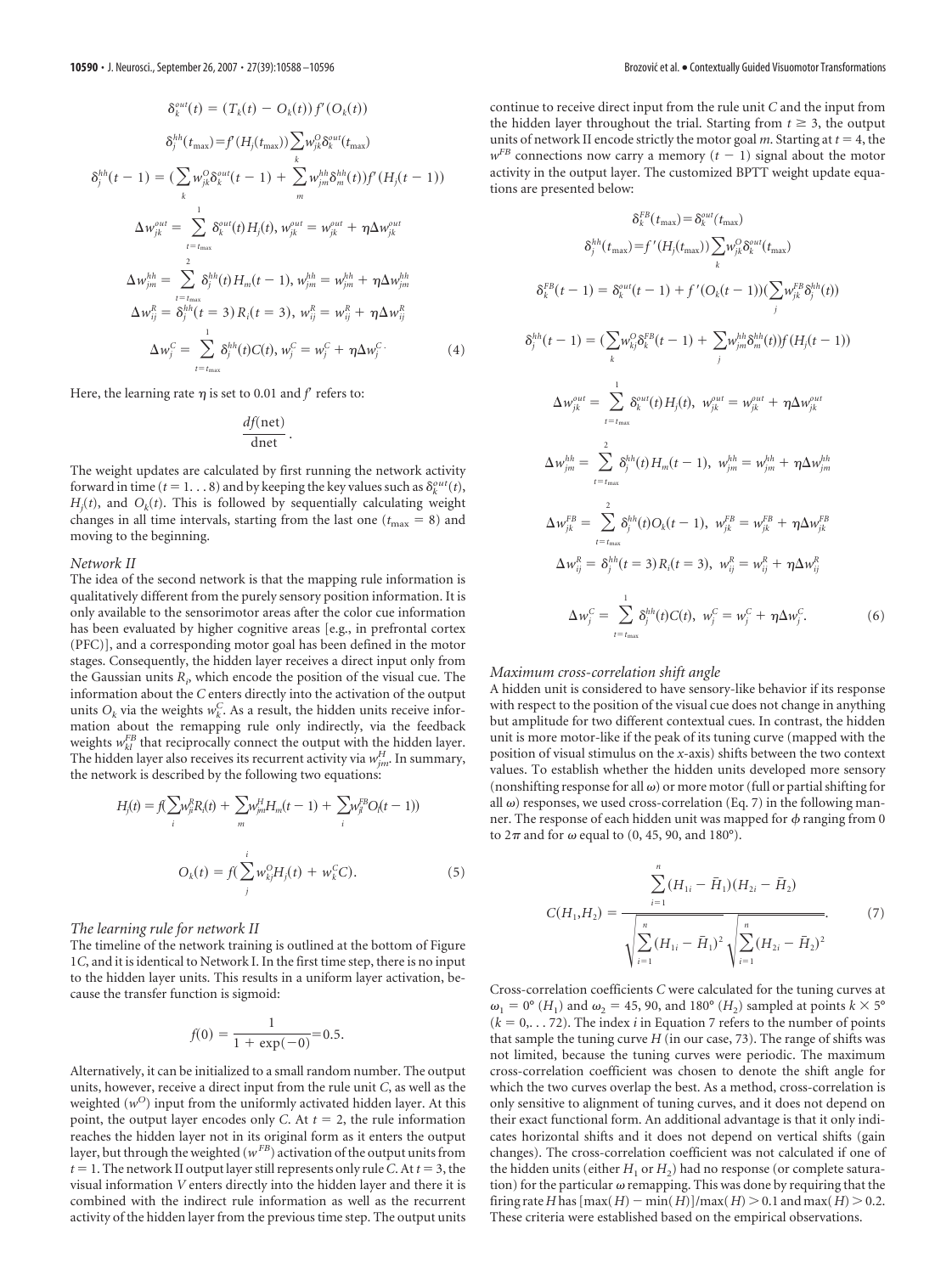

Figure 1. A, The timeline of the events in the trial. The trial starts with the display of a central fixation point in blue, green, red, or yellow, which corresponds to the rotation angle of 0, 45, 90, and 180°. This point is visible throughout the trial. In the second time period, the visual stimulus is briefly flashed in the periphery. The third frame corresponds to the so-called "memory" period when the visual stimulus is not visible anymore and the subject is waiting for the "go" signal to execute the motor action. The fourth frame represents the time period when the motor action is executed. This may be either a reach or a saccade toward the remapped position of the original visual stimulus. **B**, The schematic outline for network I. The input layer encodes the position of the visual stimulus. The hidden layer receives direct input from both the sensory layer as well as from the remapping rule unit C. The hidden layer units are recurrently connected. The output (motor) layer receives the hidden layer activation as the input. Color-coded time activities for the hidden and the output layers are shown in the bottom of the panel. Each color represents a parameter directly encoded inthe hidden andthe output layers:*c*isthe remapping rule,*v*isthe visualstimulus location,*m*isthe remapped position of the stimulus (motor goal), and  $r_h$  is the recurrent activity in the hidden layer. C, The schematic outline for network II. The only difference from network I is that the rule information *C* now enters directly into the output layer. The notion about the rule comes to the hidden layer via the feedback connection from the output layer. The timeline of the network activity is given in the bottom of network II schematic. Note that in the first time step, there is no input coming into the hidden layer. Meanwhile, the rule information enters the output layer. From the second time step, the feedback connections  $r_{FB}$  bring in the context information into the hidden layer. Also, the hidden layer units start receiving the memory activity about their previous activation via*rh*.

#### *Extended network design*

*Hybrid network III.* A third network combines the architectures of the previous two models. It is identical to network I, except it also has a feedback from the output layer as network II. The idea is to understand what pure motor feedback does to the behavior of the hidden units when the context arrives via separate (potentially sensory) pathways. The timeline of the network training and the methods are the same as previously explained.

# **Results**

Both network architectures (Fig. 1*B*,*C*) successfully converge to properly encode the context-specific visuomotor mapping after learning. Figure 2 displays response maps of the unimodal activity in all eight output units in network I. These responses represent the "late memory" period  $(t = 8)$ , and the activities are mapped with respect to the position of the visual cue (*x*-axis:  $-180$  to  $+180^\circ$ ; 5° increments) and four remapping conditions ( *y*-axis: rule value of 0.25, 0.5, 0.75, and 1 corresponding to 90, 0, 180, and 45° clockwise rotation, respectively). A particular output unit is active every time the remapped position of the visual target falls within the preferred 1D tuning direction of the unit. For example, the fifth output unit has its preferred direction at 0°. This means that when the remapping rule dictates 90° clockwise rotation, only visual targets that are positioned in the vicinity of  $+90^{\circ}$  will excite this neuron. Similar reasoning applies for all other rotation angles, and it explains the shifting pattern. The output pattern for network II looks identical, because the training goal was the same for both networks.

Hidden layer units acquired their tuning as a result of the network training. In contrast to the output layer, the resulting tuning was not directly constrained by the teaching signal. As a consequence, the two network architectures converged onto different population encodings in the hidden layer, while both functionally achieved the same spatial visuomotor mapping between sensory input and motor output. Figure 3*A* shows activation in five representative example units of the hidden layer of network I at the end of the memory period  $(t = 8)$ . Overall, a majority of units has a distinct unimodal tuning with respect to the position of the visual stimulus (*x*-axis), where the center of the tuning function is independent of the remapping rule ( *y*-axis). Different remapping conditions result in the increase or decrease in the activation of the unit, additionally followed by the widening/ narrowing of the tuning curve. There is very little shifting in the  $\phi$  preferred direction, in contrast to the output layer. We therefore call the predominant tuning properties in the hidden layer of network I "context modulated visual memory tuning." In contrast, preferred directions of hidden units in network II as a function of cue position strongly depend on the remapping rule (Fig. 3*B*). In this respect, the hidden units are similar to the motortuned output layer. Additionally, responses of hidden units in network II also show some context modulation.

To quantify the predominance of visual versus motor tuning, we analyzed the extent of the shift in preferred directions of all hidden units using cross-correlation coefficients (see Materials and Methods). Figure 3, *C* and *D*, shows the distribution of angular shifts, which correspond to the maximum correlation coefficient for hidden units in network I/II. The red histogram in Figure 3 represents alignment angles between the mapping conditions  $\omega = 0^{\circ}$  and  $\omega = 45^{\circ}$ . The blue histogram is the equivalent measure for  $\omega = 0^{\circ}$  and  $\omega = 90^{\circ}$ , whereas the gray histogram shows the shifts between the  $\omega = 0^{\circ}$ and  $\omega = 180^\circ$  conditions. The means (and SDs) of all three distributions (-4.1  $\pm$  29.0°, -0.3  $\pm$  42.2°, and 0.9  $\pm$  21.3°, respectively) suggest that, for network I, very little shifting of the tuning curves as a function of  $\omega$  occurs (i.e., the tuning is independent of the context) (Fig. 3*C*). The results are different for network II (Fig. 3*D*). In the case of the pure motor behavior of the hidden units, they would have shifted the peak of their tuning curves by the value of  $\omega$  (i.e., 45, 90, and 180°). Distribution means  $(-42.1 \pm 21.9^{\circ}, -60.0 \pm 51.1^{\circ}, \text{ and } -173.6 \pm 73.8^{\circ})$  in fact suggest motor tuning, although the deviation from the expected values and the large SDs indicate that the shifting is only partial.

The difference in the hidden layer population encoding of networks I and II can plausibly be explained by the network architecture. The motor tuning in the hidden layer of network II is a direct consequence of the feedback projections from the output layer (*wFB*), which were shaped during the network training. Each hidden unit became "driven" by a systematic subset of output units, namely those output units that have corresponding tuning. This relationship between output and hidden units could be quantified by the same cross-correlation analysis as already used in Figure 3, *C* and *D*. This time, the cross-correlation index is calculated for the shifting overlap between the hidden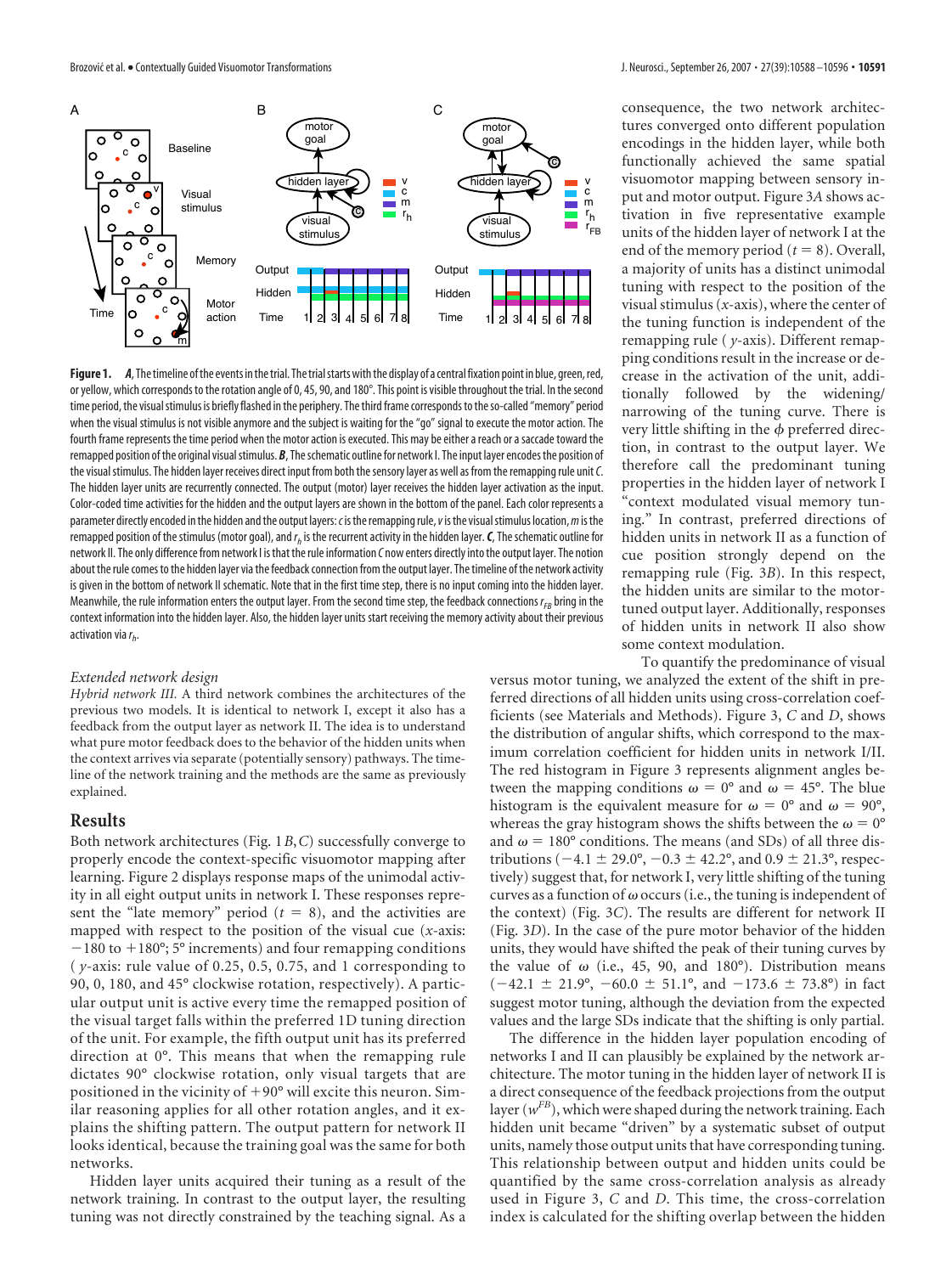and output unit for  $\omega = 0^{\circ}$  condition. The feedback weights (*wFB*) are plotted (Fig. 4) with respect to the shift angle  $\Delta\Phi$ , which maximizes the crosscorrelation between the hidden and output unit. When the hidden units are mainly driven via feedback, then the *wFB* weight should be positive in case the hidden unit has a similar preferred direction as the output unit ( $\Delta \Phi \approx 0^{\circ}$ ) and negative in case the hidden unit has an opposite preferred direction ( $\Delta \Phi \approx \pm 180^{\circ}$ ).

It is possible that some network II units acquire the same visual memory behavior as network I. This happens when the *wFB* weights, which connect the eight output units with a hidden unit, remain untuned after the network training. This particular hidden unit then always receives relatively small

$$
\sum_{l} w_{jl}^{FB} O_l(t-1)
$$

signal from the output layer. The only other "driving" signal is the recurrent input from the previous time step, which is predominantly shaped by the visual cue memory. In a rare case (1 of 10 network trainings with random initializations of weights), a network II developed predominantly visual memory.

The design of our networks allows a simplistic analysis of the dynamic encoding of visuomotor transformations by analyzing the time course of tuning in the hidden layer. In our studies, the remapping rule (context) information was always presented first and followed by a transient visual stimulus presentation. Figure 5*A* shows the activity of one exemplary output unit across all eight time steps of the activity in network I (equivalent in network II). The output units were trained to encode the value of the remapping rule at the first two time steps. As soon as the visual cue information becomes available, the output units are required to represent the motor goal (from  $t \ge 3$ ). Figure 5*B* shows an example hidden unit in network I. Although the spatial tuning of the hidden units is quite different from the output units, the dynamics of tuning are similar. All hidden units encode only the rule signal at  $t = 1$  and  $t = 2$ , and they acquire their characteristic spatial tuning curve as

soon as the visual cue is presented at  $t = 3$ . The sensorycontext integration only happens at  $t = 3$ . Everything after is a "memory" for this computation, which is kept in the network via the recurrent connections in the hidden layer. Note that the hidden units keep receiving a direct contextual input throughout the trial (Eq. 3). This context signal is obviously very weak compared with the recurrent



**Figure 2.** Motortuning inthe output layer. Activation in eight Gaussian units(1D) with respecttothe position of visual cue(*x*) and the remapping rule value (*y*). The activation is expressed in arbitrary units, and it ranges from 0 to 1.



**Figure 3.** *A*, Activation of five example units in the hidden layer of network I. There are 40 hidden units, each mapped for the full range of the input stimuli values (from  $-180$  to  $+180^\circ$ ) in *x* and four rule values y (0.25, 0.5, 0.75, and 1), which correspond to the rotation angles of 90, 0, 180, and 45°. *B*, Activation of five example units in the hidden layer of network II, which contains 40 hidden units.*C*, Maximum correlation angleshift (alignment angle) for the hidden units in network I. *D*, Maximum correlation angle shift for the hidden units in network II.

$$
\sum_{m} w_{mj}^H H_m(t-1)
$$

input, because it is visible only through a very small modulation (in the width and the amplitude) of the tuning curve as the time progresses.

Figure 5*C* shows the corresponding tuning dynamics for hidden units in network II. At  $t = 1$ , the hidden units receive zero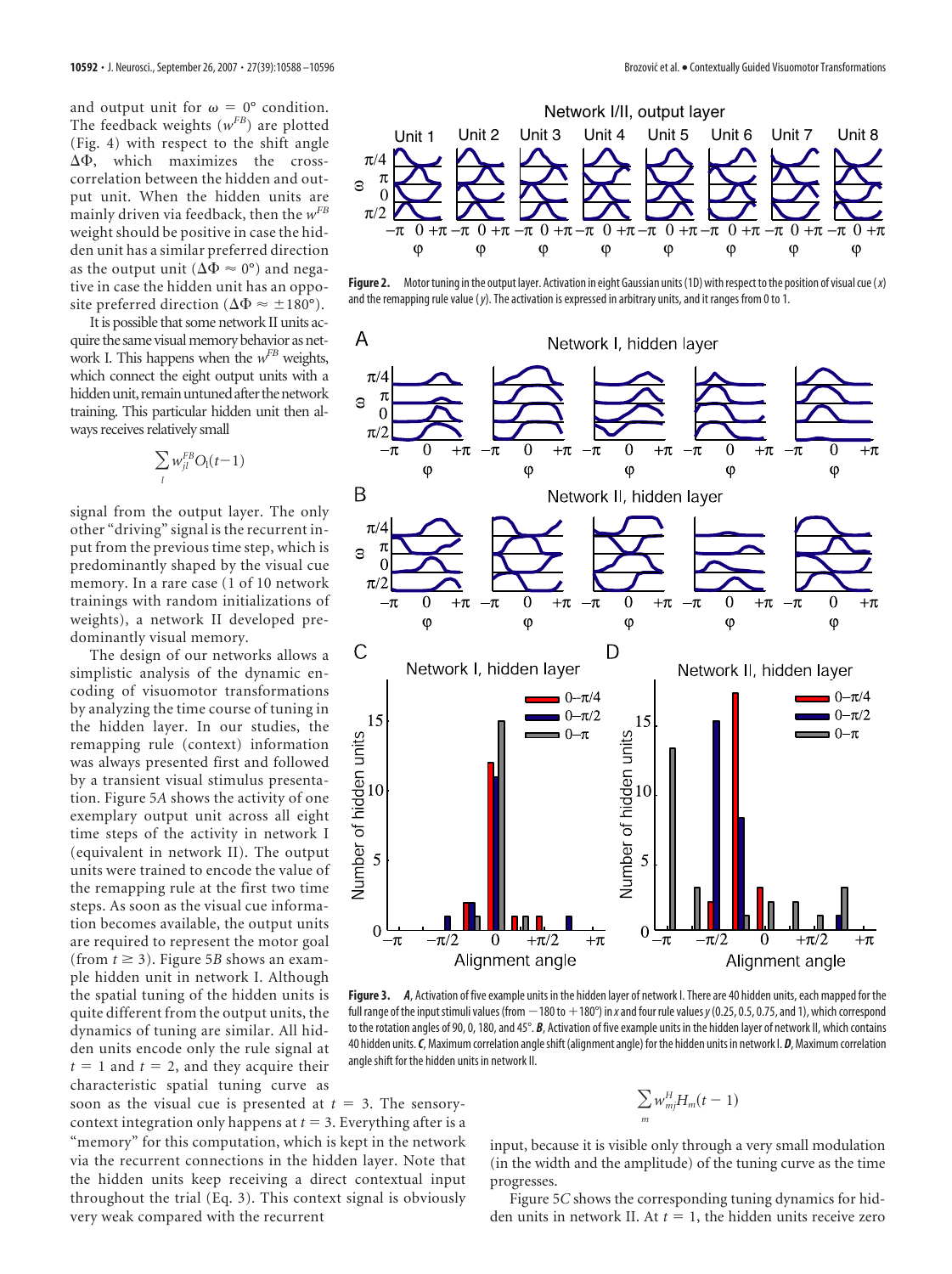

**Figure 4.** The weight matrix  $w^{FB}$  (8  $\times$  40) in network II plotted as a function of the difference between the preferred direction of the hidden and output units. Marked in red are the *wFB* values for the five examples of motor-tuned hidden units in Figure 3*B*.

input (which results in uniform activation of 0.5 because of the sigmoid transfer function). At  $t = 2$ , the rule information enters the hidden layer indirectly, via feedback from the output layer:

$$
\sum_l w_{jl}^{\text{FB}} O_l(t=1).
$$

Units also receive a nonspatial signal about the previous (uniform) activity of the hidden layer:

$$
\sum_{m} w_{jm}^{H} H_{m}(t=1).
$$

As a consequence, the different remapping rules result in four different levels of activation in the hidden units. At  $t = 3$ , the visual cue information

$$
\sum_{i} w_{ji}^{R} R_i(t=3)
$$

enters the hidden layer and is integrated with the context signal. Because of the nonlinear additive computation of the neuron, this resulted in context-modulated visual tuning. A memory about this visual tuning is present at  $t = 4$  via  $w<sup>H</sup>$ . However, this memorized visual representation gets direct competition from the top-down signal being back-projected from the output layer via *wFB*. The resulting mixture shapes the activation of the hidden layer at  $t = 4$ . In network II, the feedback "motor memory" signal dominates the net input of the hidden units. This is a consequence of the specific magnitude and pattern of the  $\boldsymbol{w}^{FB}$  weights as discussed in Figure 4.

In the extended study, a hybrid network was created (Fig. 6*A*). Network III was identical to network I regarding where the context entered the sensorimotor process. Additionally, a feedback from the output layer was included (as in network II). Hidden units developed predominantly motor-like behavior, as in network II. Figure 6*B* shows the same cross-correlation shift analysis as before. Distribution means for the  $\omega$  of  $-45$ ,  $-90$ , and  $-180^\circ$ 

correspond to  $-37.7 \pm 40.8^{\circ}$ ,  $-65.6 \pm 49.8^{\circ}$ , and  $-179.6 \pm$ 72.7°, suggesting motor-like tuning.

# **Discussion**

We investigated mechanisms underlying rule-based sensorimotor transformations, which include tasks such as contextually guided saccades and reaches. Two networks with different architectures were trained to simulate context-specific visuomotor transformations. One extrinsic topographical map (visual input) had to be mapped onto another (motor-goal in visual coordinates). The spatial mapping-rule depended on a nonspatial, contextual input signal. Both networks effectively implemented a gain-modulatory mechanism for context integration but converged onto different predominant encoding schemes in the hidden layer.

We consider network II to more likely represent cortical sensorimotor processing. First, the connectivity pattern in combination with the potential sources of context information in the cortex makes network II more plausible on anatomicalphysiological grounds. Second, the predominant motor-goal representations in the hidden layer of network II, compared with network I, resemble the encoding in posterior parietal cortex (PPC) during the memory period of visuomotor tasks similar to the one simulated here. Third, network II reproduces qualitatively the dynamics of context-specific sensorimotor transformations as observed in cortical sensorimotor areas. However, based on our hybrid network study (Fig. 6), we cannot completely rule out that the context does not arrive into the PPC via feedforward connections. We discuss these arguments below.

The mechanism we propose for sensory-context integration is very general. It could apply to multiple sensorimotor modalities. To keep our discussion compact, especially regarding anatomical-physiological interpretations, we focus on visuomotor transformations for reaching only. Also, in our models, we do not include transformations from extrinsic motor-goal representations to intrinsic motor commands. Detail studies on how cortical circuitry may implement kinematically correct motor commands for reaches and saccades can be found in other studies (Crawford and Guitton, 1997; Crawford et al., 2004; Smith and Crawford, 2005).

# **Anatomical-physiological interpretations of the network connectivity**

It is yet unclear where in the brain and how contextual information is integrated with spatial sensory information to achieve rule-guided sensorimotor processing (e.g., to allow flexible movement behavior in a given sensory environment). Areas typically associated with reach planning are parts of the PPC, like the parietal reach region (PRR) or area 5, and dorsal premotor cortex (PMd) (Mountcastle et al., 1975; Snyder et al., 1997; Caminiti et al., 1998; Batista et al., 1999; Battaglia-Mayer et al., 2000; Buneo et al., 2002). Extensive experimental evidence suggests that areas such as the PFC (Petrides, 1982; Dias et al., 1996; White and Wise, 1999; Miller and Cohen, 2001; Wallis et al., 2001) provide behavioral context information to control motor-goal selection and movement execution. The underlying idea is that the premotor cortex integrates sensorimotor information, mediated via frontoparietal loops, with contextual information, mediated via prefrontal-premotor networks, as reflected in network II. However, context (e.g., mapping rule) signals have also been reported recently in PPC, and motor-goal representations suggest contextspecific sensorimotor processing in this area (Stoet and Snyder, 2004; Gail and Andersen, 2006). In principle, this could indicate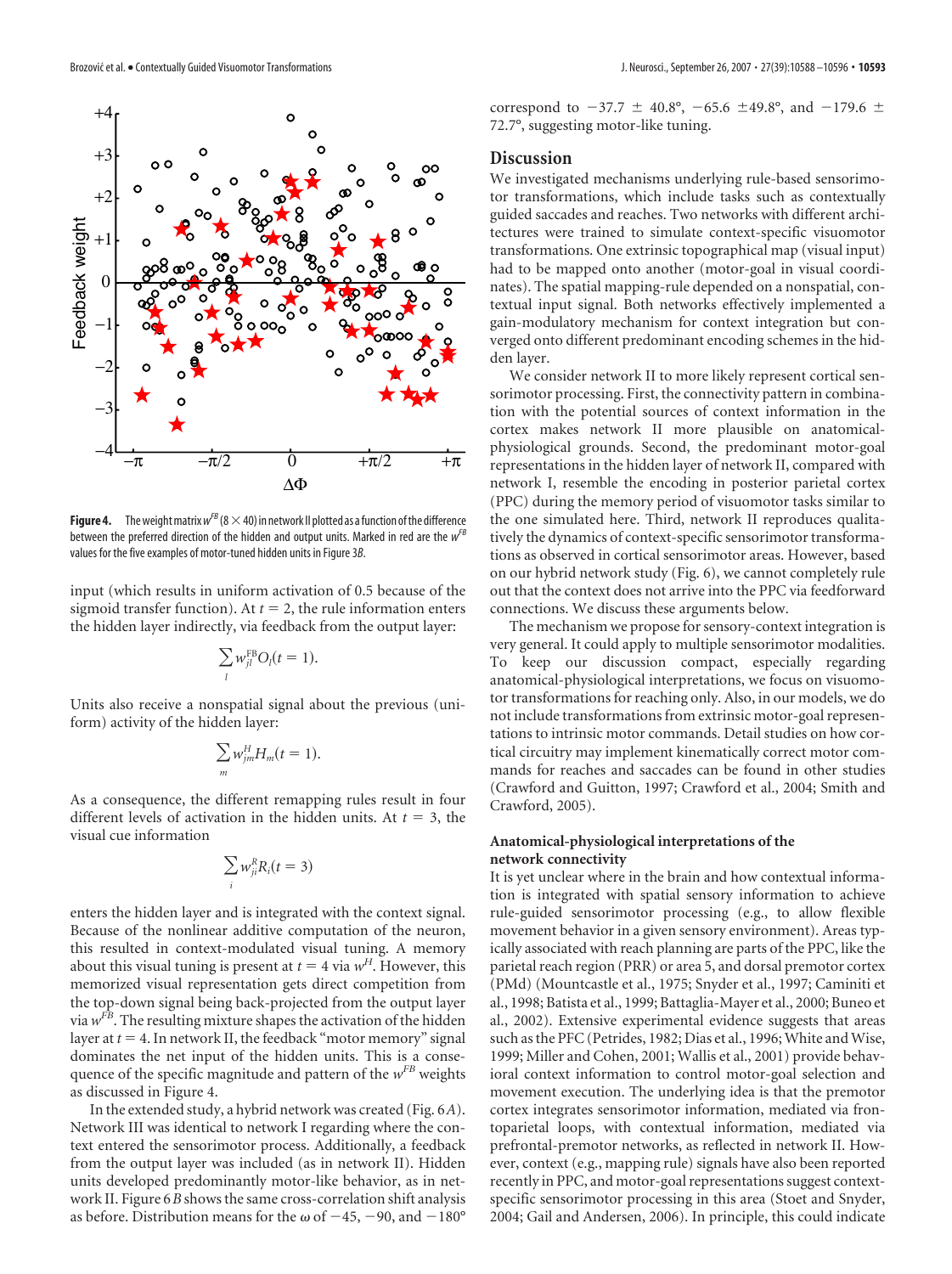more local context integration by direct combination of spatial and contextual sensory cues within PPC, as reflected in network I and the hybrid network from Figure 6*A*. We argue that context selectivity and motor-goal tuning in PPC do not contradict the former interpretation of a sensory-context integration in frontal areas. Rather, they are likely the consequence of strong top-down signals from motortuned structures (see below).

Our two basic network models, as well as our intermediate model, simulate the alternative views on sensory-context integration in a very simplified way. We investigated the spatiotemporal behavior of the networks when the contextual information is either fed into the hidden layer in a direct feedforward manner like sensory input (Figs. 1*B*, 6*A*) or, alternatively, when the context is mediated via top-down feedback from the output layer (Fig. 1*C*). We assumed that the hidden layer corresponds to the posterior parietal cortex (Zipser and Andersen, 1988; Pouget and Sejnowski, 1995; Xing and Andersen, 2000a; Smith and Crawford, 2005), and that the output layer represents motor-tuned subpopulations of the PMd. It is also possible that the output layer resides within PRR, only rep-

resenting a higher stage of processing within the area. Finally, other parietal areas with reach-related activity could represent this output stage (e.g., area 5, which appears to be downstream of PRR, at least in terms of coordinate frame representation of reach targets) (Buneo et al., 2002; Buneo and Andersen, 2006).

Strong frontoparietal projections from premotor to posterior parietal cortex, like the top-down projections in network II and the hybrid network, are well established (Pandya and Yeterian, 1990; Barbas and Pandya, 1991; Goldman-Rakic, 1998; Petrides and Pandya, 2002). Note that, in network II, the feedback projection carries both a contextual signal as well as a motor memory signal, whereas in the hybrid network, these connections only carry a motor memory signal.

Prefrontal projections directly to the posterior superior parietal lobe are rather weak, if they at all exist to a reasonable extent (Petrides and Pandya, 2002). The latter would be required to explain the direct projection of context information (presumably from PFC) to the hidden layer (presumably PPC) in network I and hybrid network. Alternatively, in highly trained subjects, the direct context input to PPC might be mediated independent from PFC via sensory areas (Grol et al., 2006). This processing scheme would also be compatible with the architecture of either network I or the hybrid network (the source of the context signal being sensory rather than prefrontal areas). But purely sensory representations of nonspatial context information (e.g., indicated by a color cue) have not been found for PPC (Stoet and Snyder, 2004; Gail and Andersen, 2006), making this alternative unlikely. Together, this makes the network II architecture more plausible.

# **Context integration by gain modulation**

At the time of the spatial cue presentation (with the context cue already present), both of our networks implement integration of the sensory  $R(\phi)$  and contextual  $C(\omega)$  inputs via an approximate



**Figure 5.** Temporal profile for network  $I/I$ ,  $t = 1, \ldots, 8$ . **A**, Activity in time for the fifth output unit. **B**, Activity in time for one example hidden unit from Figure 3*A*.*C*, The activity in time for one example hidden unit from Figure 3*B*.

gain mechanism (Eq. 3). As long as the net input remains within the linear part of the sigmoidal transfer function *f*, the response only changes in amplitude (pure multiplicative gain). Once the net input encounters the upper nonlinear part (and further saturation region) of the sigmoid, the response also widens. The opposite (nonlinear narrowing) happens on the other end of the sigmoidal curve.

Sensory-context integration via gain modulation has been proposed previously in a basis network model (Salinas, 2004). The basis units had gain modulation explicitly built-in by a multiplicative term that could take a discrete set of preassigned context values. Otherwise, the input units encoded a discrete set of 16 "parametric visual" stimuli in a way that did not represent a spatial topographic map. Our models instead solve the task of flexibly remapping one topographic representation onto another. Because the input and output units in our networks had overlapping tuning curves, they define neighborhood relationships (topology) and are suitable to encode retinotopic stimulus/ motor-goal position. The overall conclusion in the study by Salinas (2004) and in our study is that the context modulates the sensory tuning curves in a similar way that the classic "gain" factors such as gaze direction and head position do (Andersen et al., 1990; Brotchie et al., 1995; Cohen and Andersen, 2000).

#### **Motor-goal tuning in parietal sensorimotor areas**

In our models, successful sensory-context integration did not depend on whether the context information arrived directly or indirectly into the hidden layer. However, the predominant motor-goal tuning in the hidden layer was closely tied to the information flow within the network and occurred in both network II and the hybrid network during the memory period. This may provide a theoretical basis for interpreting the recent experimental findings (Gail and Andersen, 2006), which reported that the contextual signal induced motor-goal tuning as opposed to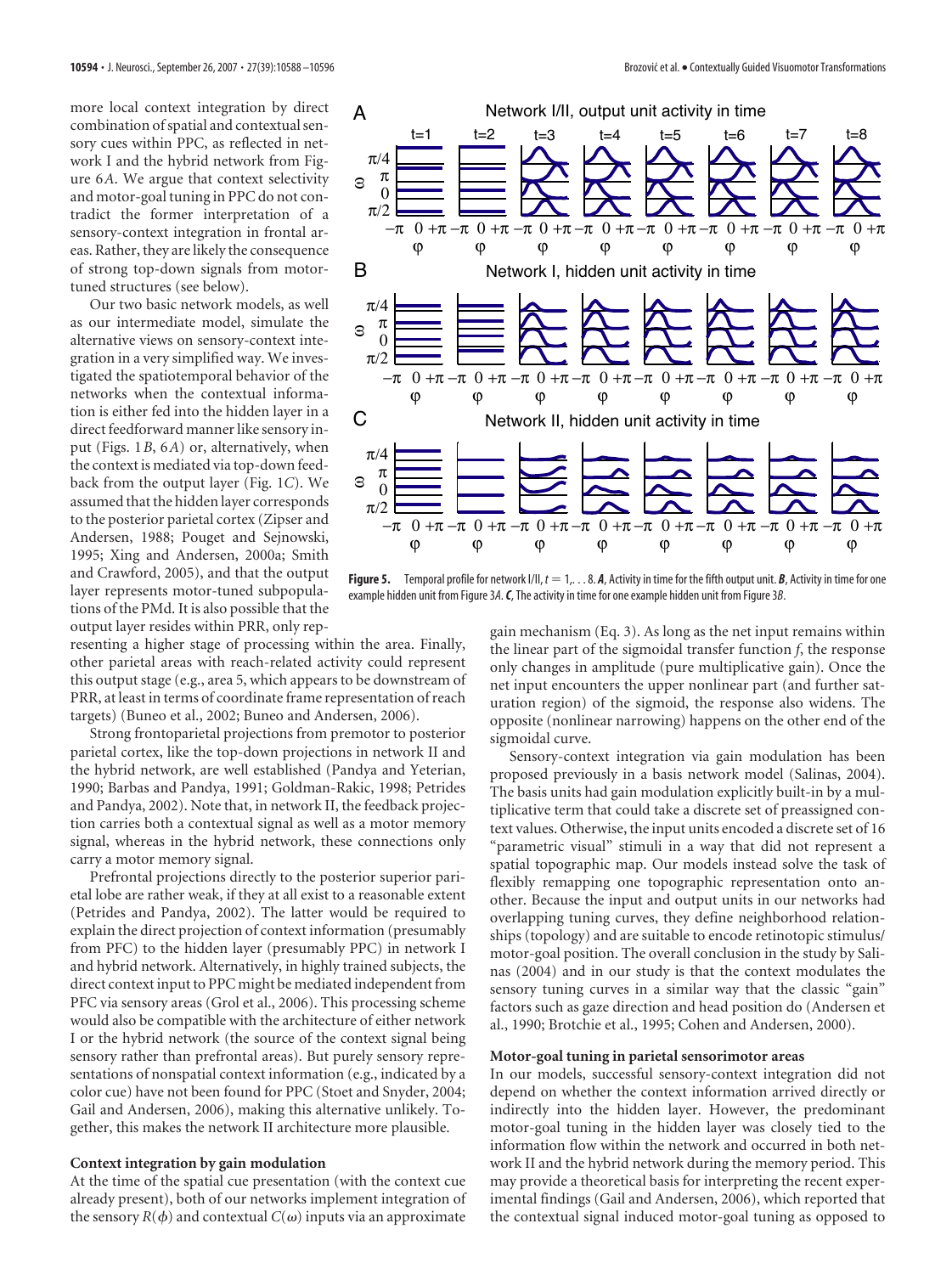

**Figure 6.** *A*, Schematics of the activity for the hybrid network III. *B*, Maximum correlation angleshift (alignment angle) for the hidden units in the hybrid network III.

gain modulated sensory tuning in the PPC during memoryguided remapping tasks. Gail and Andersen (2006) also reported on the context information being present in the PPC even before the presentation of the visual stimulus. This condition was satisfied in all of our networks, if we choose to interpret the hidden network layer as a simplified equivalent of the PPC.

We propose that the motor-like behavior of the neurons in the PPC might reflect the fact that these neurons receive a strong feedback signal from motor-encoding structures in the frontal lobe, or even within the parietal lobe.

## **Dynamics of context-specific sensorimotor transformations**

The recurrent connections in our networks allowed the simulation of a temporal aspect of sensory-context integration. We do not account for any physiological time constants, and thus it is not possible to quantitatively compare the dynamics of the artificial units with physiological neuronal or behavioral responses. Also, the information propagates instantly from input to output layers in each time step: as soon as the cue information is available to the input units, the output unit activity is also updated. Nevertheless, qualitative observations can be made.

A recent experimental study (Gail and Andersen, 2006) investigated how context is combined with sensory information in the PRR, a brain area associated with sensory integration based on the gain mechanism (Batista et al., 1999; Buneo et al., 2002). This study focused on PRR activity in the transition phase from visual cue presentation to the "memory period," a time segment in which a monkey was preparing to execute contextually guided pro- or anti-reach with respect to the memorized cue position. Results showed that visuomotor transformations are performed in a context-specific manner resulting in a predominant motorgoal representation during the memory period in PRR neurons. Although this study focuses on sensorimotor transformations for visually guided reaching, the proposed neuronal mechanism is general and may apply to other modalities, such as visually guided saccades (Schlag-Rey et al., 1997; Amador et al., 1998; Gottlieb and Goldberg, 1999; Zhang and Barash, 2000; Amador et al., 2004).

Hidden units change their tuning while in the transition from

cue to memory period in network II (Fig. 5*C*). Activity that previously encoded only spatial cue (and context) now also reflects the motor-goal representation. The network was trained to treat all four context transformations equally, and thus the activation timeline for the congruent ( $\omega$  = 0°) mapping is the same as for the incongruent ( $\omega \neq 0^{\circ}$ ) mapping cases. However, it is possible that a biological neuron would take some time to switch its default congruent tuning, inherited from the cue period, into incongruent tuning. Such a latency difference in motor-goal tuning was found in PRR (Stoet and Snyder, 2004; Gail and Andersen, 2006). It corresponds to a large number of behavioral findings indicating slower reaction times whenever a stimulus-response mapping is spatially incongruent or, more generally, when stimulus and response share a feature (here, space) but with low compatibility (for review, see Kornblum et al., 1990; Proctor and Vu, 2002). A recent

computational study on target selection (Cisek, 2006) suggests that a decision influenced by a sensory cue first appears in PPC and then further propagates to PMd. In contrast, a decision based on abstract rules possibly first appears in the frontal regions from where it propagates to PPC. This view is consistent our network II, where the motor-goal (decision) information is inherited by PPC from the output stage. Different from dynamic field models for movement preparation (Erlhagen and Schoner, 2002; Cisek, 2006), our models developed their connectivity patterns by learning and are able to produce motor goals at locations that were not previously cued by a sensory stimulus (anti-reach).

# **Conclusion**

Based on neural network simulation, we propose that the integration of sensory and contextual cues in parietal cortex happens via a gain-modulation mechanism. The motor-like behavior of units in the parietal cortex after sensory-context integration could be explained by the existence of the strong feedback connections from motor output stages. It is possible that this feedback initially carries the context signal to the parietal cortex after originating from prefrontal areas and being mediated by premotor areas. This would help explain the presence of a high-level signal in posterior parietal cortex without a direct projection from prefrontal cortex, a likely candidate for the source of abstract context information.

#### **References**

- Amador N, Schlag-Rey M, Schlag J (1998) Primate antisaccades. I. Behavioral characteristics. J Neurophysiol 80:1775–1786.
- Amador N, Schlag-Rey M, Schlag J (2004) Primate antisaccade. II. Supplementary eye field neuronal activity predicts correct performance. J Neurophysiol 91:1672–1689.
- Andersen RA, Buneo CA (2003) Sensorimotor integration in posterior parietal cortex. In: The parietal lobes (Siegel AM, Andersen RA, Freund H-J, Spencer DD, eds), pp 159-177. Philadelphia: Lippincott Williams and Wilkins.
- Andersen RA, Bracewell RM, Barash S, Gnadt JW, Fogassi L (1990) Eye position effects on visual, memory, and saccade-related activity in areas LIP and 7a of macaque. J Neurosci 10:1176 –1196.
- Barbas H, Pandya DN (1991) Patterns of connections of the prefrontal cortex in the rhesus monkey associated with cortical architecture. In: Frontal